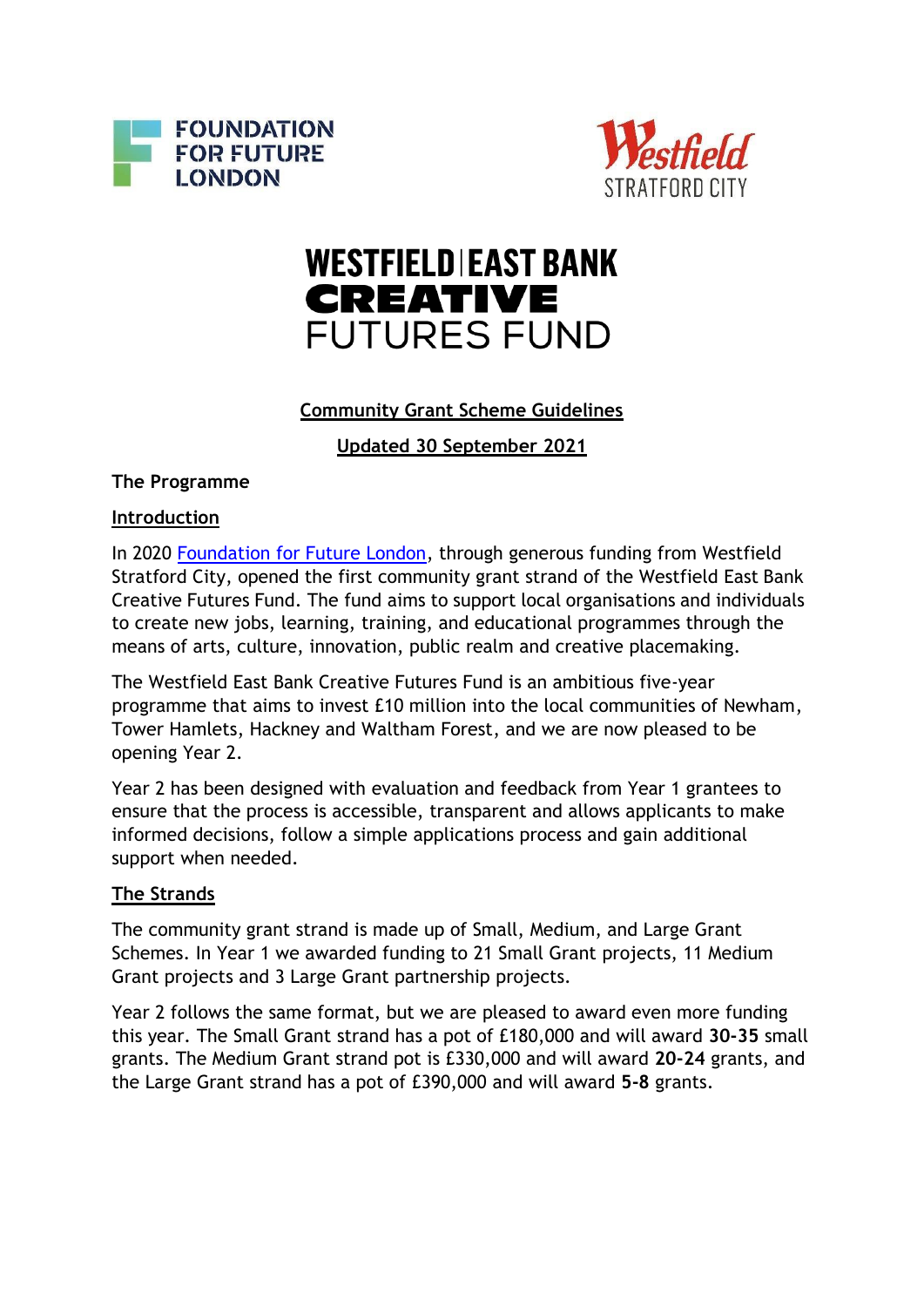## **What are we looking for?**

#### **Funding Themes**

For all three of the community grants schemes, at the heart of your project there must be a core commitment to one or more of the following:

- ➢ Employment opportunities
	- Will your project provide employment opportunities for local people, including access to paid work experience / internships, access to apprenticeships or gaining access to jobs?
- $\triangleright$  Learning opportunities
	- Will your project provide ladders of opportunity through learning and training opportunities for local people, including accessing lifelong learning opportunities from early learning, schools through to late career and post retirement and/or will the project offer bespoke career and higher education path support, training, and secondments?
- ➢ Young people
	- Will your project have a young person led approach with particular provision for local young people to access broader skills development opportunities, careers workshops and related learning and/or one to one coaching and mentoring?
- ➢ Business and entrepreneur support
	- Will your project provide local people with the opportunity to have business and/or entrepreneur support including freelance, business and entrepreneur set up, development and training?

## **Outcomes**

We appreciate these four overarching areas are a broad spectrum, so to aid understanding of outcomes expected through the grants, we have developed a user centred process.

Outcomes are the project's short, medium or long-term goals that will lead to a meaningful impact for communities in the local boroughs. Applicants will be asked to identify a set number of outcomes that their project will achieve. The number of outcomes expected will be based on which strand you are applying for.

We have provided a list of 13 short, medium and long-term outcomes to be selected. Number of outcomes expected will be based on which strand you are applying for (see information below)

| <b>Short Term Outcomes</b>          | Medium / Long Term Outcomes             |
|-------------------------------------|-----------------------------------------|
| Participants gain technical/sector- | Increased employability of participants |
| specific and/or creative skills     |                                         |
| Participants gain essential skills  | Increased capacity for innovation and   |
|                                     | entrepreneurship                        |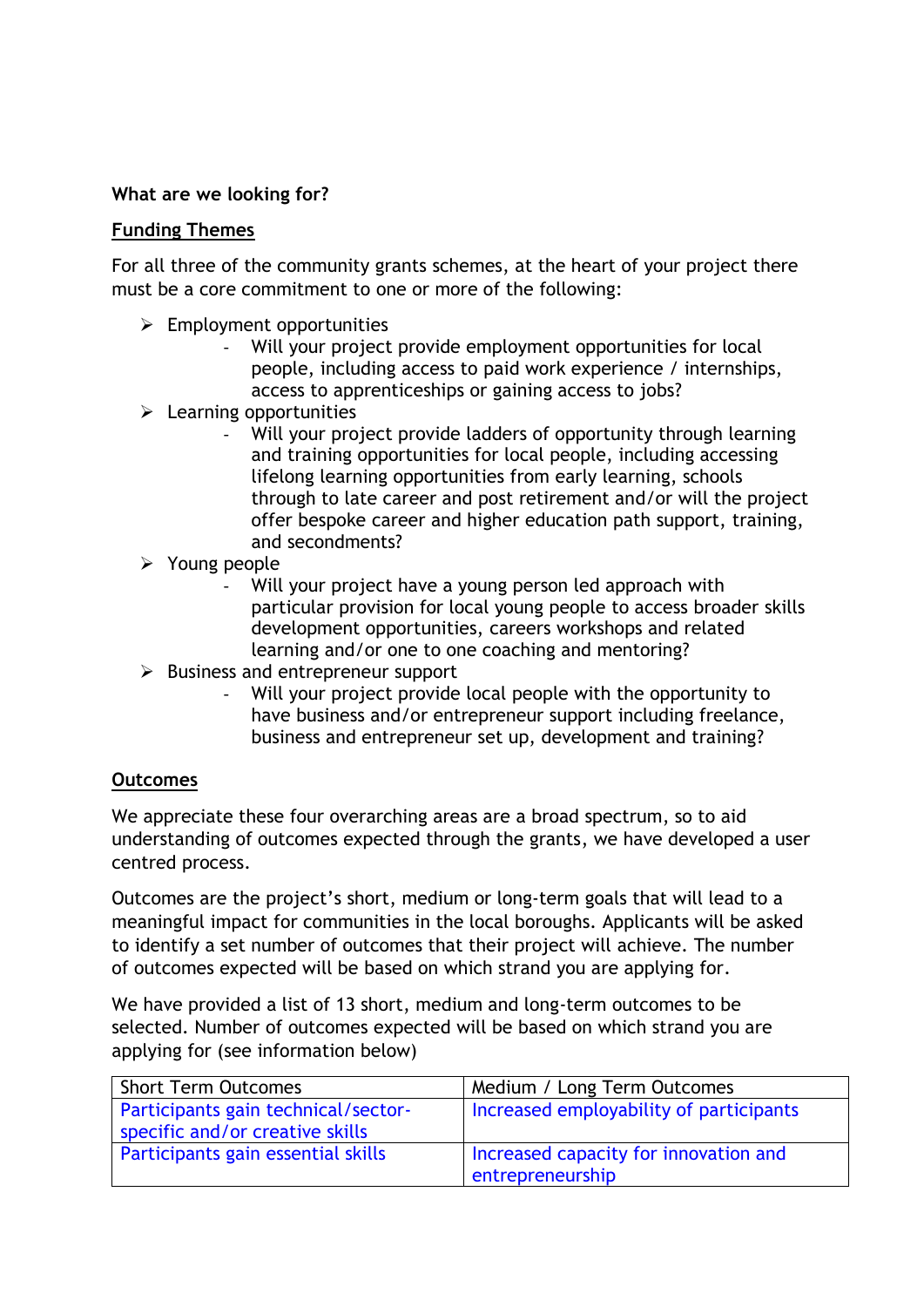| Increased diversity in the<br>creative/entrepreneurial sector in the<br>boroughs                                  |
|-------------------------------------------------------------------------------------------------------------------|
| More diverse audiences engage with the<br>cultural sector and benefit from community<br>assets/available services |
| Participants act as agents of change within<br>the local community                                                |
| Organisations and schools integrate<br>creative approaches within their projects                                  |
|                                                                                                                   |
|                                                                                                                   |

# **Local Engagement**

In your application, we need to understand what the need is for your project, how this has been identified and how local people have been involved in the planning and development of the proposed activities. You or your organisation should be able to demonstrate that you have good links and networks in the community to deliver the activities and collaboratively address the proposed outcomes.

In addition to the above outcomes, projects that have **a)** *considered community engagement and consultation* and **b)** *have demonstrated follow up or longer-term opportunities to participants* will be considered more favourable for being awarded funding.

# **Project Activity & Case Studies**

Our Fund is about creating inclusive and sustainable opportunity -- we are keen to back a range of activities and innovative ideas that drive the proposed outcomes. The Foundation for Future London is a strong advocate for the ability of creativity to enable levelling up opportunities and to be a strong contributor to the London economy. Therefore, we are keen to fund project activity that has origins in:

- ➢ [Arts, Culture, Heritage](https://future.london/categories/arts-culture-heritage/)
- $\triangleright$  [Skills & Jobs](https://future.london/categories/skills-jobs/)
- ➢ [Business & Start Up](https://future.london/categories/business-start-up/)
- ➢ [Community](https://future.london/categories/community/)
- $\triangleright$  [Creative Ideas](https://future.london/categories/creative-ideas/)
- ➢ [Digital](https://future.london/categories/digital/)
- ➢ [Collaboration](https://future.london/categories/collaboration/)
- $\triangleright$  [Diversity & Inclusion](https://future.london/categories/diversity-inclusion/)
- ➢ [Intergenerational](https://future.london/categories/intergenerational/)
- $\triangleright$  [Health, Wellbeing & Environment](https://future.london/categories/health-wellbeing-environment/)
- ➢ Education
- $\triangleright$  Creative, Inclusive Public Realm and/or Placemaking
- ➢ Covid-19 Recovery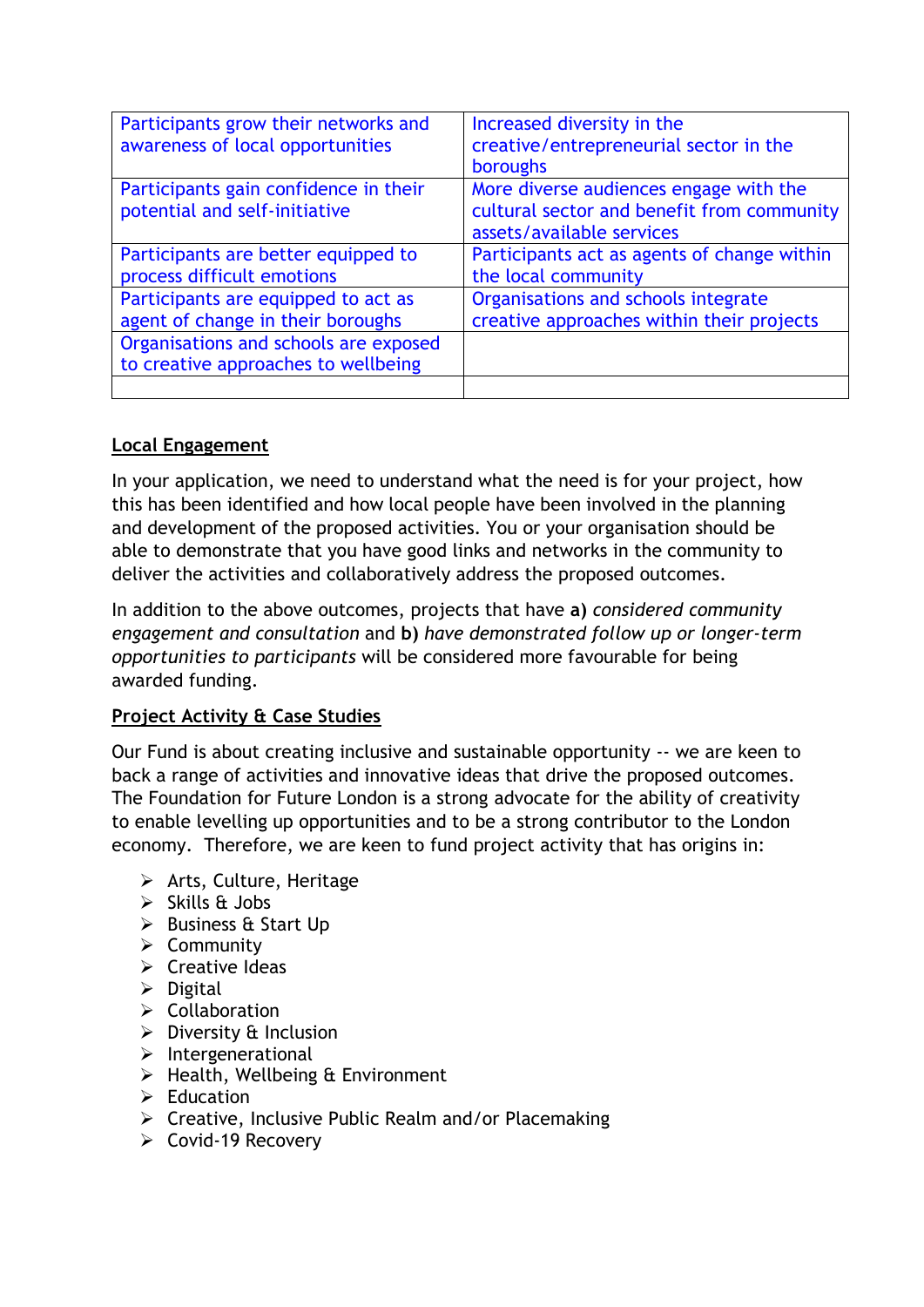We have a range of case studies and videos from projects we have funded across Year 1 of the Westfield East Bank Creative Futures Fund that will help demonstrate the kind of projects we support <https://future.london/projects/>

## **Assessment Criteria & Support Area**

Funding decisions will be based on the merit of your application. The assessment process will utilise a scoring matrix to assess applications to a consistent and fair standard.

Equality, diversity, and inclusion are at the forefront of the Foundation's grant giving. We actively encourage applications from all communities including Black, Asian and ethnically diverse, disabled, learning disabled, unemployed and/or low waged, people without qualifications, suffering housing difficulties, Gypsies and Travellers, LGBTQ+, children and young people, older people and people with mental health issues or health issues.

We want to make sure funding opportunities reach a wide audience and serve to support locally rooted charities and community focused initiatives. We also encourage applications from individuals and organisations led by local people whose projects engage and serve East London's diverse communities of Tower Hamlets, Hackney, Waltham Forest and Newham.

To get a better understanding of the support areas and beneficiaries the Foundation's funding seeks to target, see our list of groups in appendix.

## **Scheme information**

## **Small Grant Scheme (via Expression of Interest)**

*Value*: £1,000 to £5,000

*Project Duration:* 6 – 12-month projects

*Outcomes*: Minimum of two short to medium outcomes must be demonstrated

*Eligibility*: individuals; schools; small to medium not for profit organisations with less than £500k turnover (priority will be given to grass root organisations)

*Timeline of Process:* Taking on board feedback from Year 1, we have simplified the process for the Small Grant scheme with an understanding that application processes can be overwhelming for small organisations and individuals. We have broken the process into two simple stages this year.

Stage 1: Expression of Interest Form opens 23 August and closes 24 September**.** This stage will ask basic organisation/individual key details and request a one-page summary of your project's aims and objectives.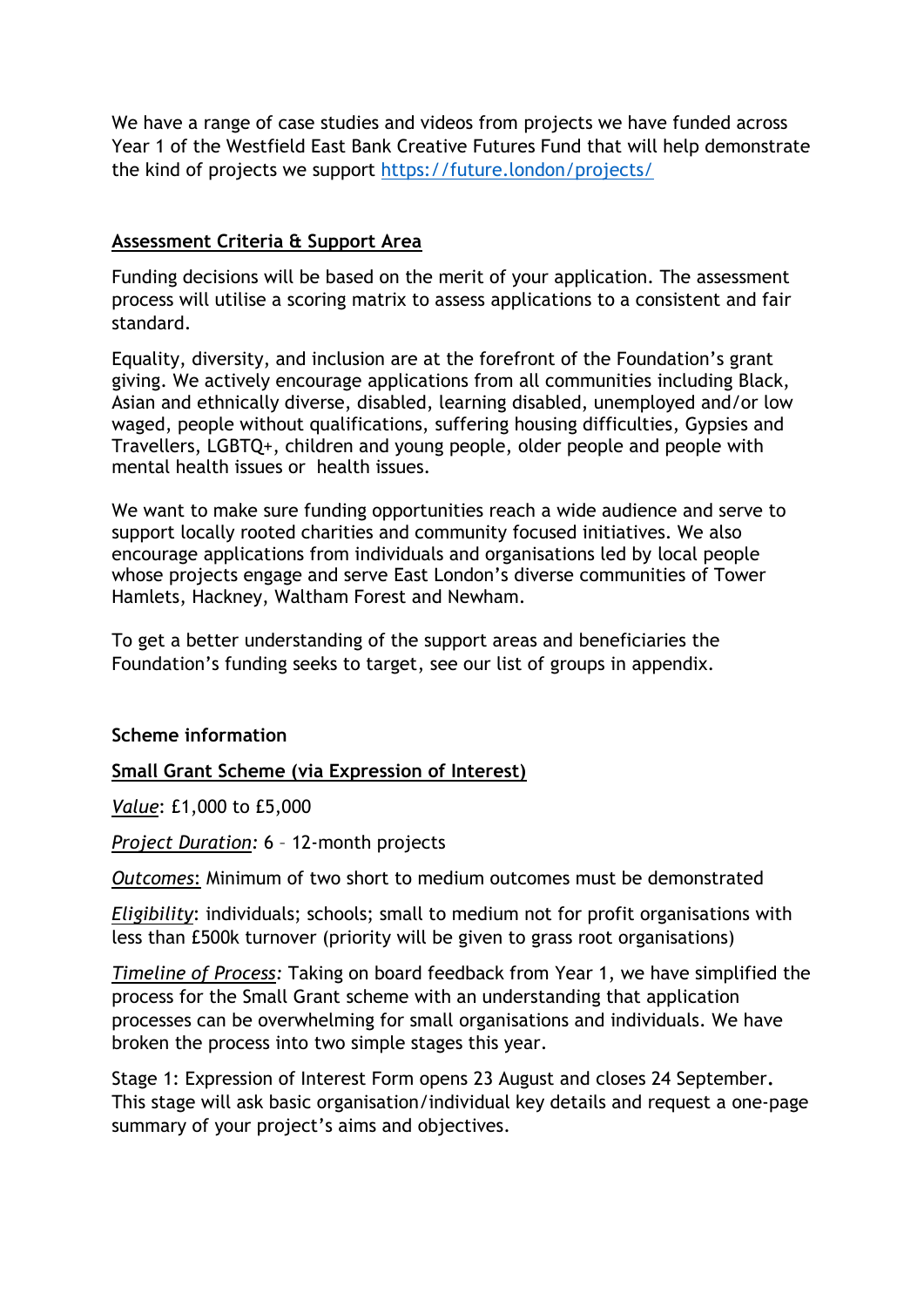Stage 2: Shortlisted proposals will be notified on 11 October and will have four weeks to develop and submit additional information. This stage will delve a little further into expected outcomes and more detailed budgetary information.

#### *Awarded*:– Late November 2021

#### *Commencement of Projects:* – December 2021/January 2022

*Review Process*: Stage 1 applications will be internally shortlisted by three team members. Project overviews will be matched against the four key core foundation themes and suggested activity outcomes. Stage 2 applications and those to be awarded will be assessed internally by three team members and the Foundation's CEO. We expect to shortlist approximately 100 applications at this stage, which will be matched against the assessment criteria. Feedback will be given to those unsuccessful in Stage 2 only.

#### *Additional criteria:*

- If you are applying for the maximum fund amount, you must evidence why the full amount is needed.
- If you have previously been awarded funding from the Westfield East Bank Creative Futures Fund or any other Foundation grant programme, you are still welcome to apply for Year 2 funds. However, you must be clear if this application is for a new project or an extension to the already funded project. Need for the new project or additional funding must be evidenced.

#### *HOW TO APPLY:*

#### <https://forms.gle/WsCce93BMuRt5nuo9>

NOTE: This online form must be completed in one go, so you need to prepare your proposal offline first.

Download all questions in the form (PDF download)

#### **Medium Grant Scheme**

*Value*: up to £15,000

*Project Duration:* 12-month projects

*Outcomes*: Minimum of three short, medium, or long-term outcomes must be demonstrated

*Eligibility*: Schools; not for profit organisations with less than £1.5 million turnover (schools, Local Boroughs (Newham, Hackney, Waltham Forest, Tower Hamlets) and East Bank partners are exempt from turnover)

#### *Timeline of Process:*

Online Applications open 30 September and closes 3 December

Awarded – January 2022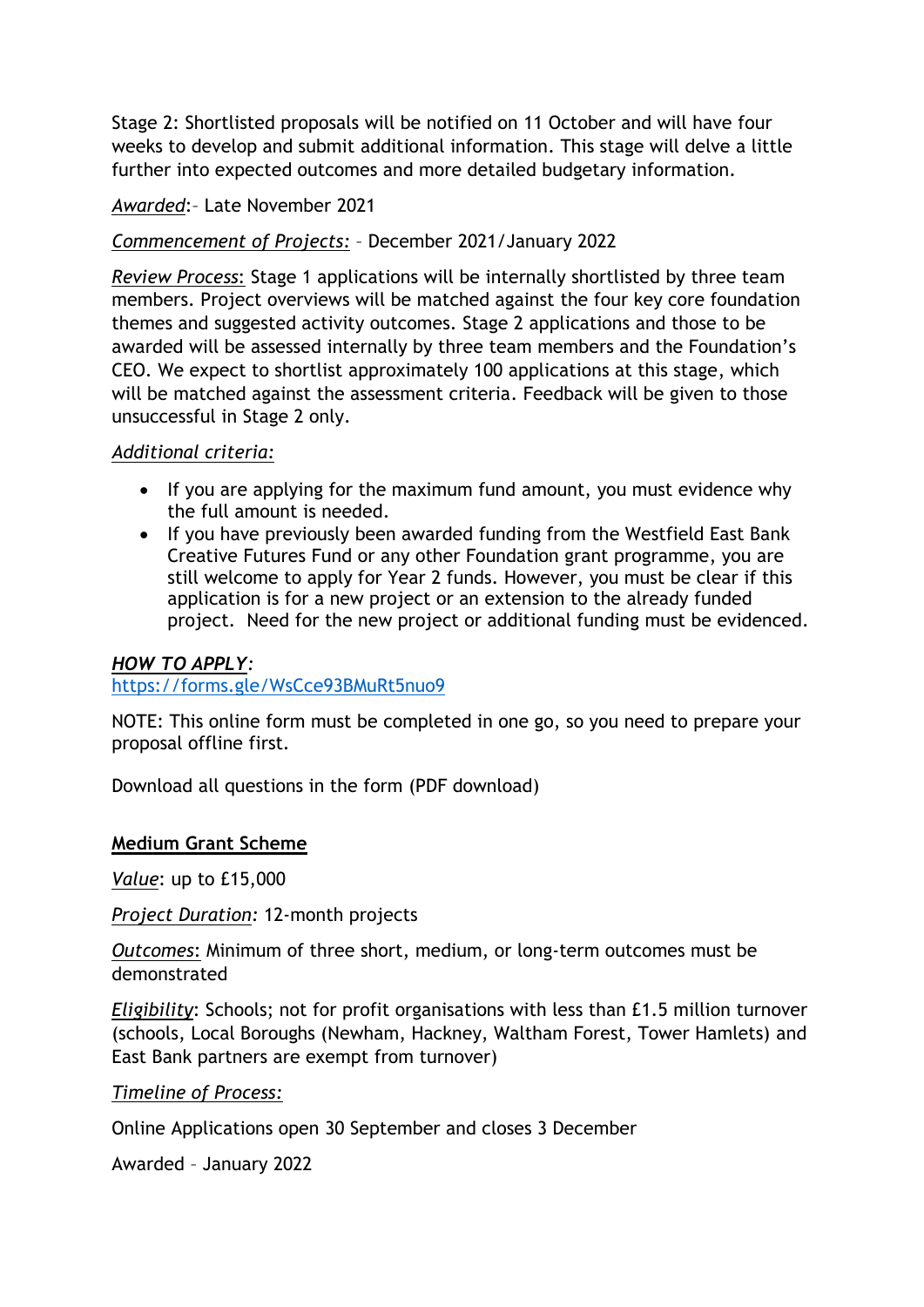## Commencement Projects – March to April 2022

*Review Process*: All applications will be carefully reviewed and evaluated against the four key core foundation themes as well as short, medium, and long-term goals, expected impact, user, and beneficiary groups and budgetary spend. Shortlisting will take place internally via our online system and by three team members. Final awarding will be decided by the Foundation Grant Assessment Panel, which includes the Foundation's CEO and one/two Foundation Trustees. Feedback will be given to all applicants; however, level of feedback will vary dependent on the stage of the process and size of the grant applying for.

#### *Additional criteria:*

- If you are a school applying you must evidence that the funding applied for will not be for core school day/ curriculum activity
- If you are applying for the maximum fund, you must evidence why the full amount is needed and where it will be used.
- If you have previously been awarded funding from the Westfield East Bank Creative Futures Fund or any other Foundation grant programme, you are still welcome to apply for Year 2 funds. However, you must be clear if this application is for a new project or an extension to the already funded project. Need for the new project or additional funding must be evidenced by provision of an impact report from the previous project.

#### *HOW TO APPLY:*

*We are now using our grant management software Flexigrant for online applications.*

[foundationforfuturelondon.flexigrant.com](https://foundationforfuturelondon.flexigrant.com/)

*The link can be accessed via the* [Medium Grant Scheme](https://future.london/grant/westfield-east-bank-creative-futures-fund-medium-grant-scheme/) *webpage.* 

#### **Large Grant Scheme**

*Value*: up to £50,000

*Project Duration:* 12- 18-month projects

*Outcomes*: Minimum of five medium and large outcomes must be demonstrated

*Eligibility*: Schools; Not for profit organisations with less than £1.5 million turnover (Schools, Local Boroughs (Newham, Hackney, Waltham Forest, Tower Hamlets) and East Bank Partners are exempt from turnover)

*Timeline of Process:* 

Online Applications -- Open 30 September and closes 3 December

Awarded – January 2022

Commencement Projects – March to April 2022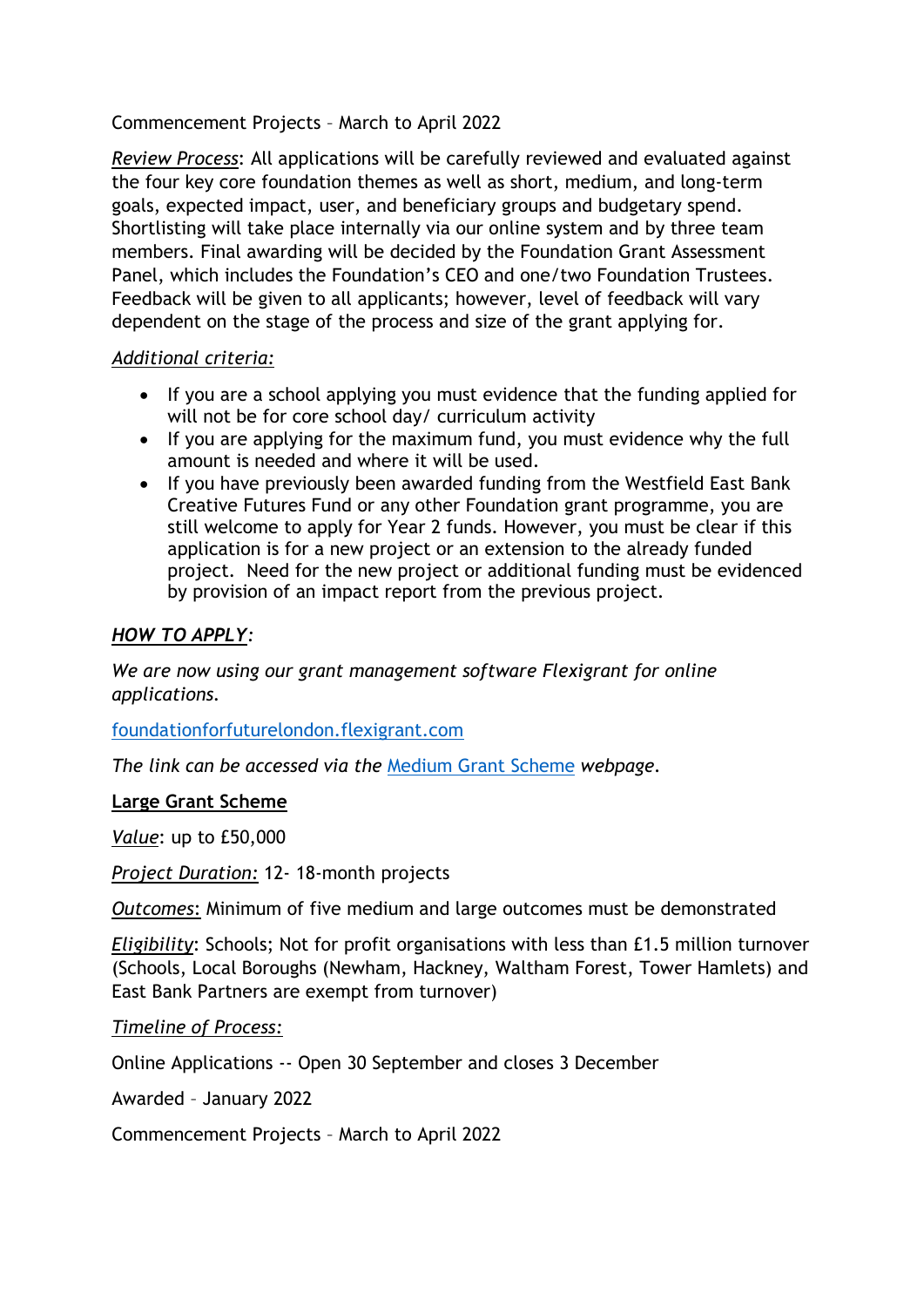Review Process: All applications will be carefully reviewed and evaluated against the four key core foundation themes; short, medium, and long-term goals; expected impact; user and beneficiary groups; and budgetary spend. Shortlisting will take place internally via our online system and by three team members. Final awarding will be decided by the Foundation Grant Assessment Panel. On occasion, we may request further information to help us determine the outcome of any application. Feedback will be given to all applicants; however, the level of feedback will vary depending on the stage of the process and the size of the grant applied for.

## *Additional criteria:*

- If you are a school applying you must evidence that the funding applied for will not be for core school day/ curriculum activity
- If you are applying for the maximum fund, you must evidence why the full amount is needed and where it will be used.
- If you have previously been awarded funding from the Westfield East Bank Creative Futures Fund or any other Foundation grant programme, you are still welcome to apply for Year 2 funds. However, you must be clear if this application is for a new project or an extension to the already funded project. Need for the new project or additional funding must be evidenced by provision of an impact report from the previous project.
- A partnership and/or consortium approach to the project must be evidenced. If you are a local borough or East Bank Partner applying, the partnership must be a strong partnership with an equitable budget split between the project partners.

# *HOW TO APPLY:*

*We are now using our grant management software Flexigrant for online applications.* 

## [foundationforfuturelondon.flexigrant.com](https://foundationforfuturelondon.flexigrant.com/)

*The link can be accessed via the* [Large Grant scheme](https://future.london/grant/westfield-east-bank-creative-futures-fund-large-grant-scheme) *webpage.*

## **Additional Information**

## **Applicant Requirements**

- We will only accept applications for large grants from organisations who have discussed their project idea with the Foundation in advance. You will need to ensure to speak with a member of staff at the Foundation at least 7-10 days in advance of the deadline to ensure your eligibility.
- Be a not-for-profit organisation that is formally constituted i.e. has a signed governing document in the group's name. This includes unincorporated associations and community groups, registered charities, social enterprises (including those run as a sole trader), schools, Community Interest Companies (CIC), Charitable Incorporated Organisations (CIO), companies limited by guarantee and faith groups where the project clearly does not promote a particular religious or political view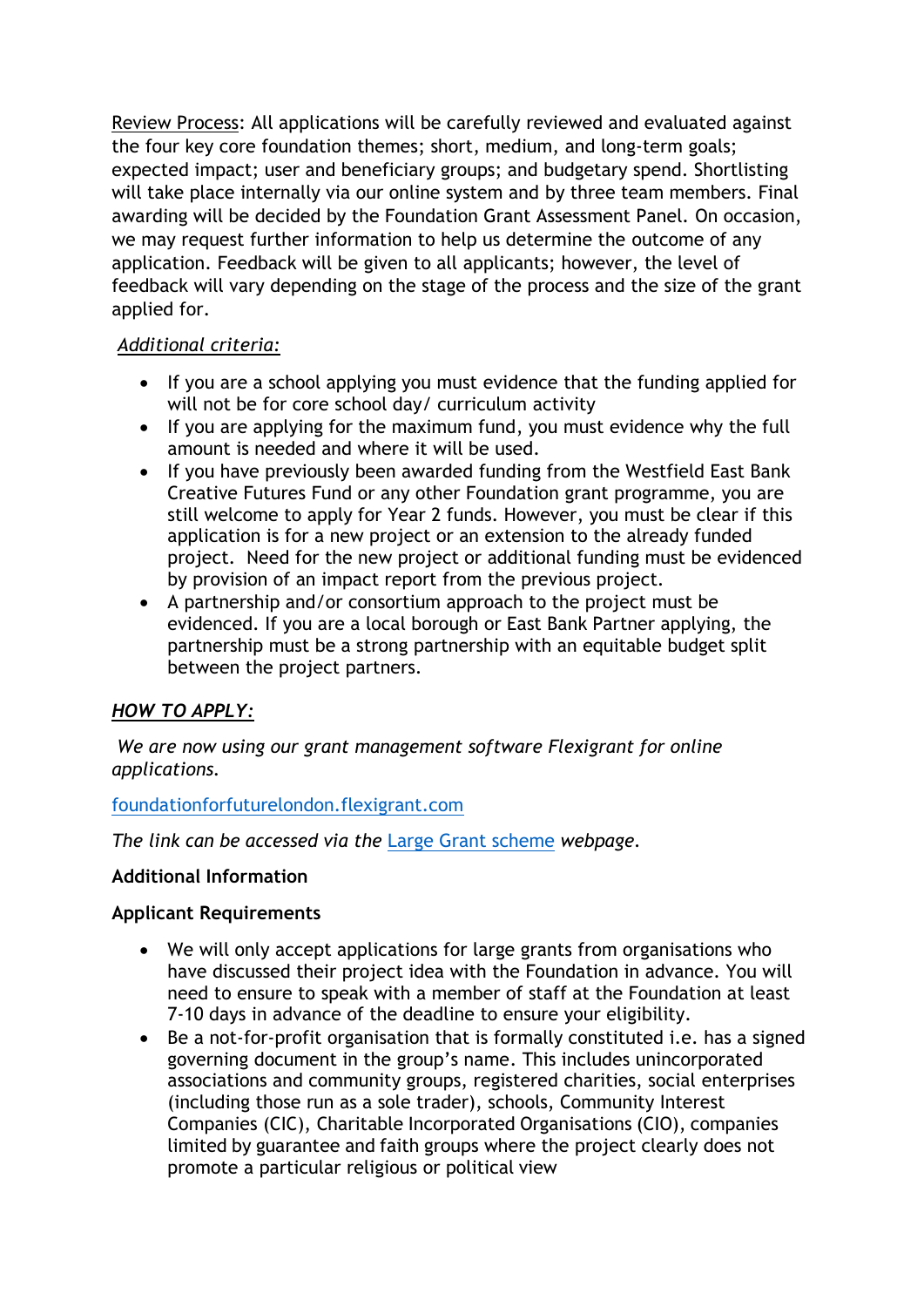- Local Boroughs of Newham, Tower Hamlets, Hackney and Waltham Forest and East Bank Partners may apply
- An individual applying must be able to provide two references.
- If you are an individual or non-registered group applying, you must be living, working, or studying in one of the four London Boroughs of Hackney, Newham, Tower Hamlets and Waltham Forest
- Be connected with and meet the needs of the local communities in the London Boroughs of Hackney, Newham, Tower Hamlets and Waltham Forest
- Have good financial management procedures, including keeping records of income and expenditure
- Have a comprehensive safeguarding policy in place if working with children and young people under the age of 18 or vulnerable adults
- Have a commitment to, or are working towards, London Living Wage where possible
- We will expect you to sign the Foundation's pledge for commitment from your organisation and project to our Equality, Diversity, and Inclusion statement

# **Capacity Building and additional access support**

The Foundation aims to make the Westfield East Bank Creative Futures Fund as accessible as possible. We are pleased to announce a 12-month Capacity Building Programme this year for all existing and future potential grantees. The aim will be to allow grantees to develop skills and ideas for present or future projects and funding applications.

Further information on how to book can be found on the Foundation's website.

We recognise discrimination is an issue that impacts much of our society, and we are proud to be a part of a community that counters this at any given opportunity. As a result, we actively encourage applications from people of all faiths, races, gender identities, sexual orientations, economic circumstances, and backgrounds, as well as those from disabled communities. No educational qualifications are needed to join our programmes.

If you require adjustments or access support to take part in the application process or to participate in the Capacity Building Programme due to a disability, neurodiversity, caring responsibilities or for any other reason, you will be able to provide details in the application form or contact us to discuss further.

If you need any of the information about this Fund in a different format, please contact us at [Grants@future.london](mailto:Grants@future.london)

## **What we will and won't fund**

You can apply for funding to cover project activities and staffing, running costs related to the project and the purchase of equipment you need to deliver your activities. We can fund a mix of project activities, operating costs, and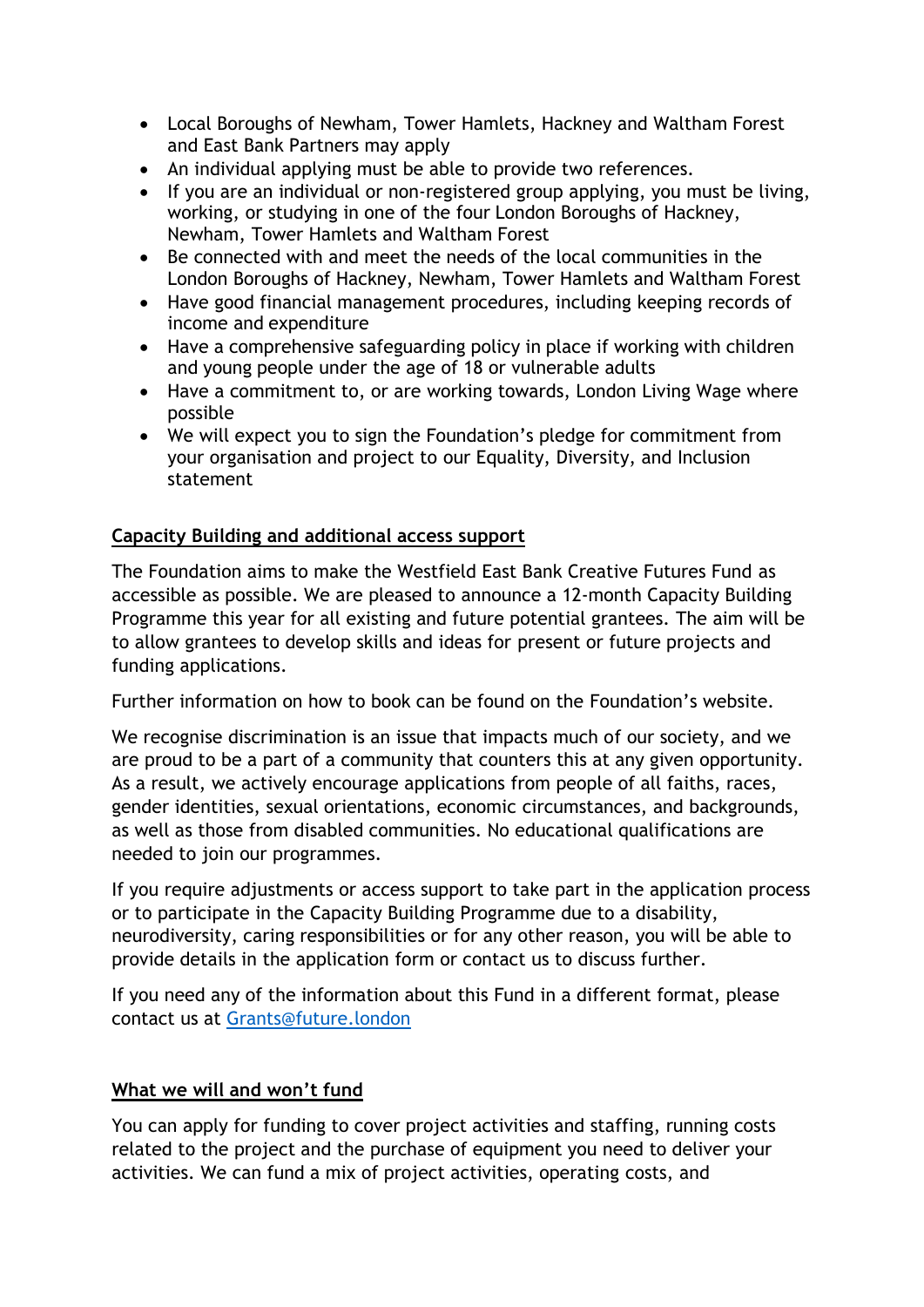organisational development but all costs must directly relate to the delivery of proposed activities.

The Westfield East Bank Creative Futures Fund will not fund:

- Expenditure or activities that have already taken place
- Religious or political activity (we will accept applications from religious organisations if they can clearly demonstrate wider community benefit)
- Services that are a statutory responsibility (i.e. are the responsibility of the Council, Government or Health Authorities)
- Projects or activities that have no community or charitable element
- Foreign travel
- Projects that do not have a strong arts/cultural component
- Activities that have no public benefit for residents of Hackney, Newham, Tower Hamlets or Waltham Forest
- Activities placed in a formal education setting as part of the core curriculum
- Recurring or on-going projects costs such as regular workshops/existing provisions

## **Documents**

Depending on level of funding required, the following documents may be requested at application submission or upon awarding of the grant, so please be ready to submit them. If you are concerned that you do not have these documents in place, please speak to a member of the team who may be able to offer advice, support, or alternatives.

- Two references for applications from individuals
- Constitution or articles of association
- Approved accounts or a record of income and expenditure for the organisation
- One bank statement dated within the last three months evidencing the organisation's account details. If this is not possible, alternatives may be explored with the team
- Public Liability Insurance
- Licenses and Risk Assessments
- Confirmation of partnerships/references
- Equality & Diversity Policy
- Safeguarding Policy

## **Tips for applying**

- Answer all the questions
- Consider access and inclusion as a central part of your proposal
- Make sure the idea fits the criteria of the fund
- Use simple, clear language to sell us your idea
- Evidence local community connection and involvement in your project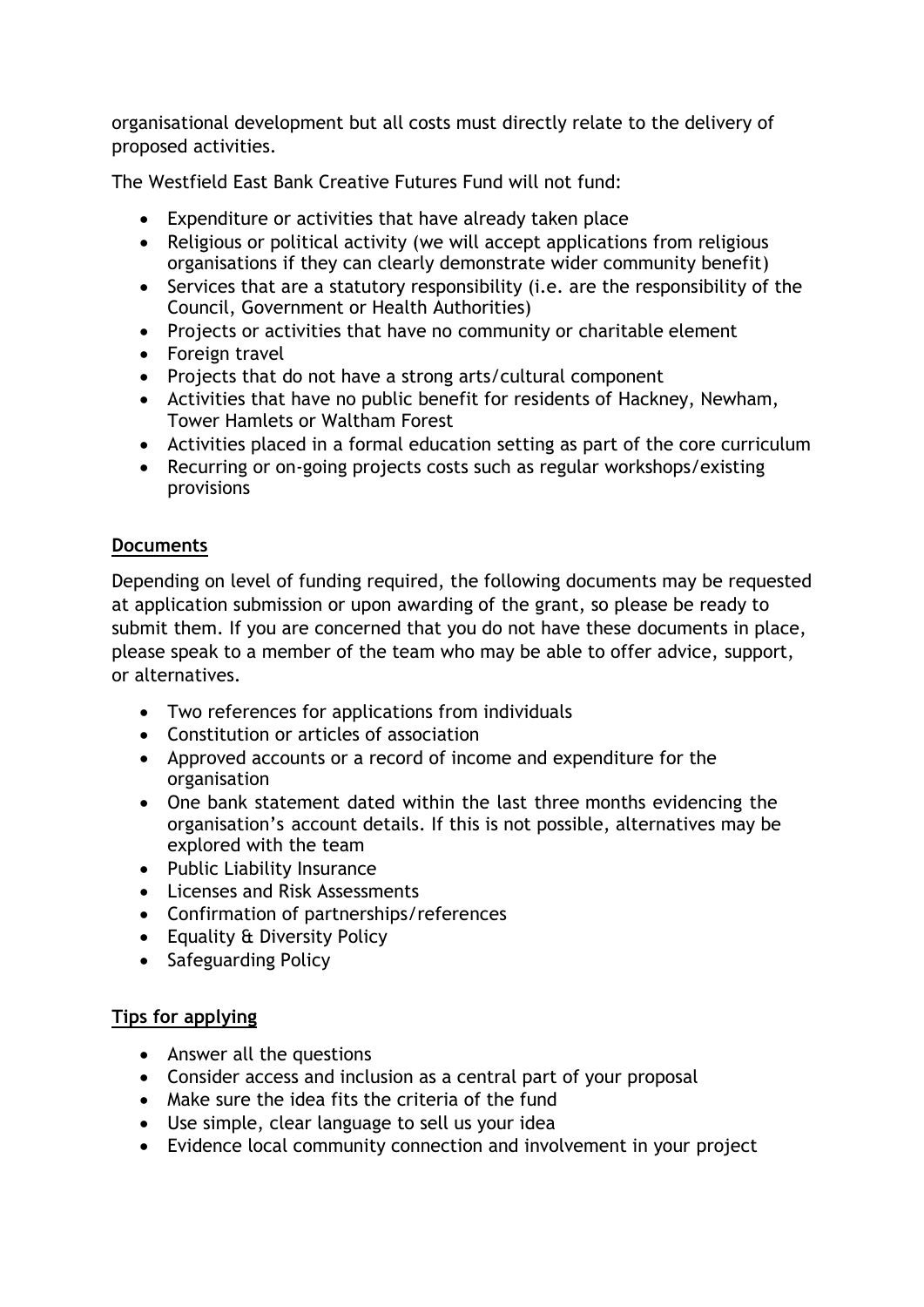# **If you are not successful**

We have limited funds and all applications are assessed carefully against the Westfield East Bank Creative Futures Fund Outcomes to ensure a fair spread of funding across each of the boroughs. We are expecting a strong demand for all strands and will also be prioritising projects where are funding is likely to make a bigger difference such as projects will lower levels of matched funding, not in receipt of statutory funding etc.

If your project is not successful, we will email you to let you know our decision. Where possible, we will endeavour to provide feedback on your application; however, you will be free to reapply in future rounds.

## **If you are successful**

If you are successful in being awarded a grant, you will receive an offer letter and a copy of a grant agreement setting out any conditions relating to the offer.

This will also be an opportunity for us to raise any questions, project changes or suggestions identified during the application assessment, define future check-in points, and discuss further wrap-around capacity building support. To accept the grant offer, the signed grant agreement will need to be returned to the Foundation to release the funding, which will be paid to your bank account or nominated account via BACS, in staged payments as applicable.

If the applicant no longer wishes to receive the grant, or to terminate the application at any point, this must be received in writing.

## **Monitoring and Reporting**

You will be expected to keep and provide the following:

- Financial records of how the grant is spent, including receipts and invoices
- Records and evidence of the identified outputs e.g. number of people benefiting, number of sessions, audience numbers, records of attendance etc.
- Records of the identified outcomes e.g. the difference the project has made to participants, participant feedback, staff observations, external reports from partners
- Anything that your organisation has learned from delivering the activities
- Photographs and videos of the project activities (if appropriate)
- A case story from at least one participant

It is important to gather information throughout the duration of your activities. These pieces of information must be submitted in an end of grant report.

*We are aware that monitoring and reporting, particularly demonstrating impact, can be a daunting process. Therefore, the team, plus expertise from an external evaluator will be available to support you and your project through the process.*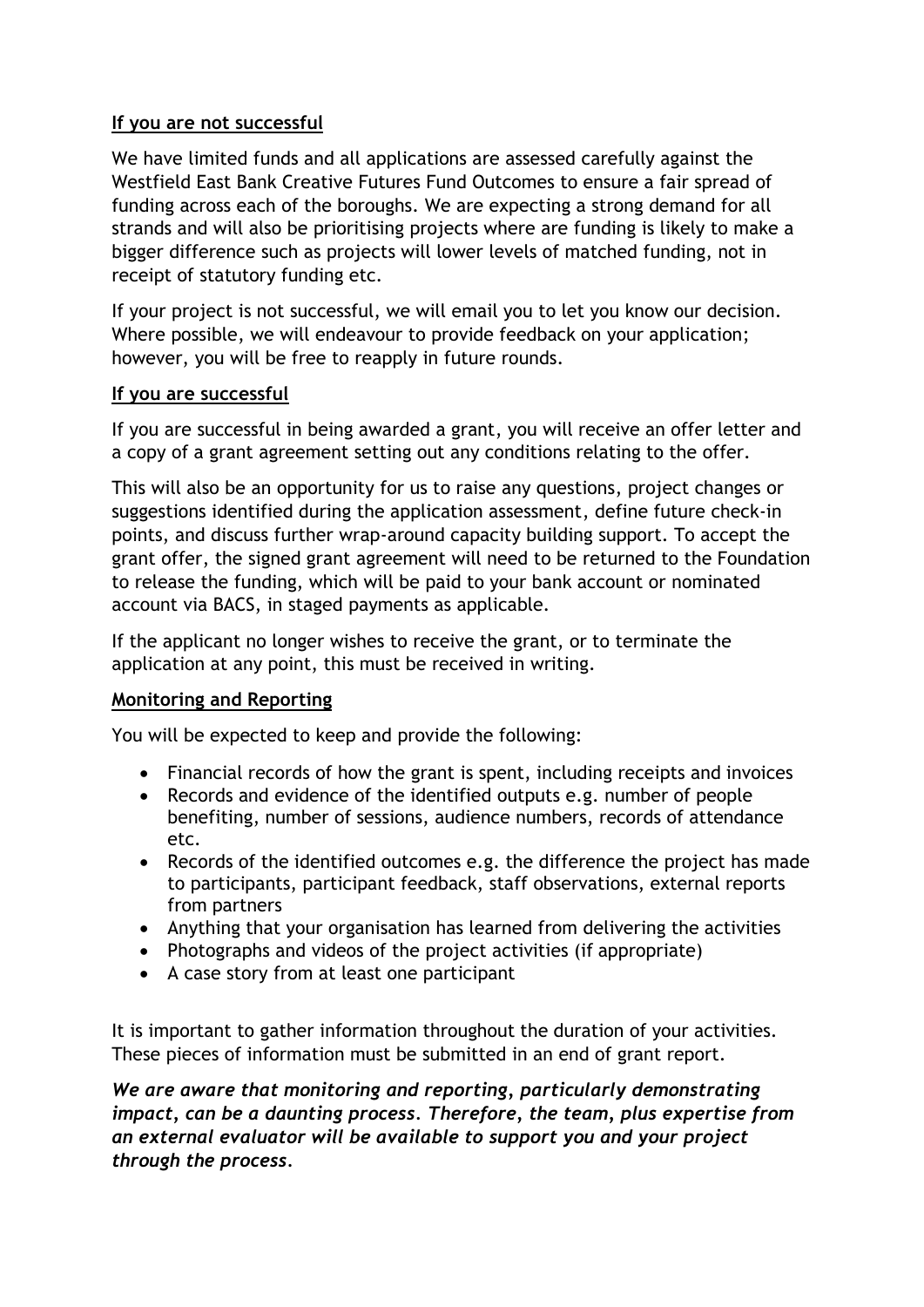The contribution of Foundation for Future London/Westfield East Bank Creative Futures Fund must be acknowledged in any promotional literature or annual report issued in line with the marketing and communications guidelines, which will be provided and can also be found on [our website.](https://future.london/press-and-marketing-for-westfield-east-bank-creative-futures-fund-projects/) We reserve the right to use any photographs or details of the project in any future literature and/or promotion.

# **Contact Details**

For any initial programme queries or to arrange a call please email:

#### [Grants@future.london](mailto:Grants@future.london)

For any queries regarding the capacity building programme and workshops please email:

#### [Capacitybuilding.ffl@outlook.com](mailto:Capacitybuilding.ffl@outlook.com)

# **FAQS**

#### **Do I have to complete my application in one go?**

Yes, the online form must be completed in one go, so you need to prepare your proposal offline first. You can download all questions in the form (PDF download).

#### **Can I apply if I am already receiving funding, training, or any other support from Foundation for Future London?**

You can still apply if you are either already receiving funding from the Westfield East Bank Creative Futures Fund, or from a different Foundation for Future London programme. However, you must be clear if this application is for a new project or an extension to the already funded project. Need for the new project or additional funding must be evidenced by provision of an impact report from the previous project.

## **Do I need to make plans for social distancing for future programme activity?**

The Foundation acknowledges that whilst Covid-19 has been an exceptional event, the future remains unpredictable and uncertain and we therefore advise checking with and following Government guidelines. Plans will continue to need to be flexible and may change, and the Foundation will continue to support organisations through this period.

We will be looking to support projects that take a proactive approach and have contingencies built into their plan, including their budget so that they are best able to work with their communities and venerable people. All applicants, especially those with a high degree of face to face engagement and/or large events should expect that that there will be some form of social distancing measures in place for the next 12 months, including potential future lockdowns.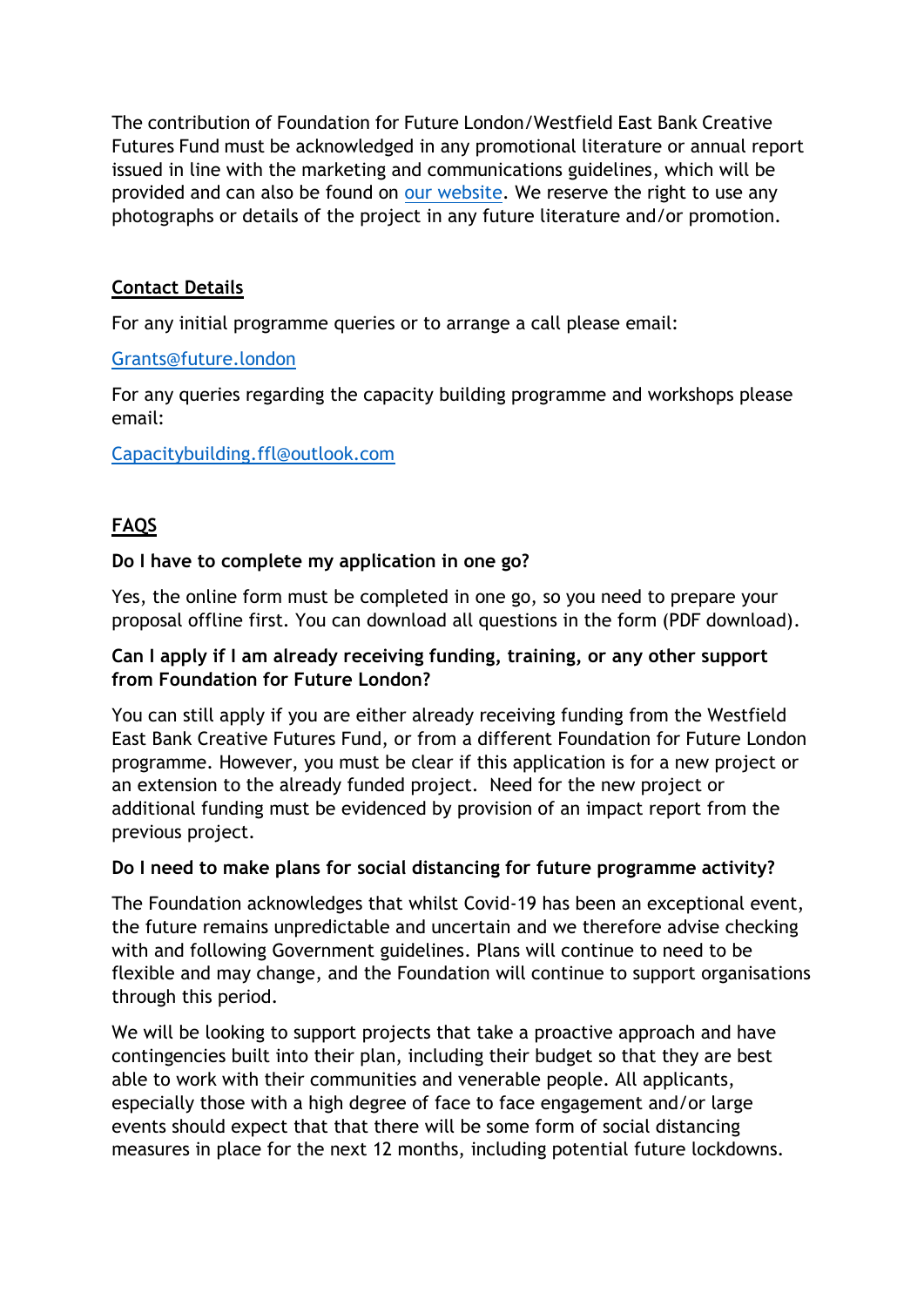# **Can I submit more than one application for different strands?**

You may submit more than one application for different strands providing you can evidence how the project matches against criteria and outcomes expected.

## **Will you consider applications for others strands if they are better suited?**

If the assessment team feels the application is more suited to a different strand, we will flag this up to the applicant. However, the applicant would need to apply again as information for the strands may differ at some points.

## **Can I apply to fund a project that aligns with a previously funded programme of work?**

The Foundation is keen to fund projects where our funding is likely to have a greater impact but your project can be linked to other work or a wider project. What is key is that the idea you're proposing should be new, additional and demonstrate a clear project development.

## **When do I have to deliver my project by?**

We are looking to support projects that are planned to start early Spring 2022. Due to the Covid-19 we understand that timelines may differ and may change, and this will involve continued conversations and adjustments.

If your project is for Autumn 2022 or beyond, you should probably wait for future funding rounds and apply to those, as you may be less likely to succeed in this round against projects that could happen sooner.

## **Would it be good to have match funding?**

We encourage applicants to explore other avenues of funding to match our funding and enhance the project outputs and outcomes, but it is not essential for our funding scheme.

## **Can I talk to you about my project before I apply?**

Please contact us on [grants@future.london](mailto:grants@future.london) to arrange a pre-application conversation. Attending the pre-application workshops will also be beneficial.

## **How do I appeal a decision made by the grants panel?**

If unsuccessful in your application, you will receive feedback. Feedback detail level will be dependent on which strand you are applying for and at which point you have been unsuccessful. If still dissatisfied at that point of the decision, you can email [grants@future.london](mailto:grants@future.london) to lodge an appeal. You must evidence why you are appealing. This will be taken to the Foundation's Grant's Committee for a final decision.

## **APPENDIX**

## **Funding Support Areas and Beneficiaries Priorities**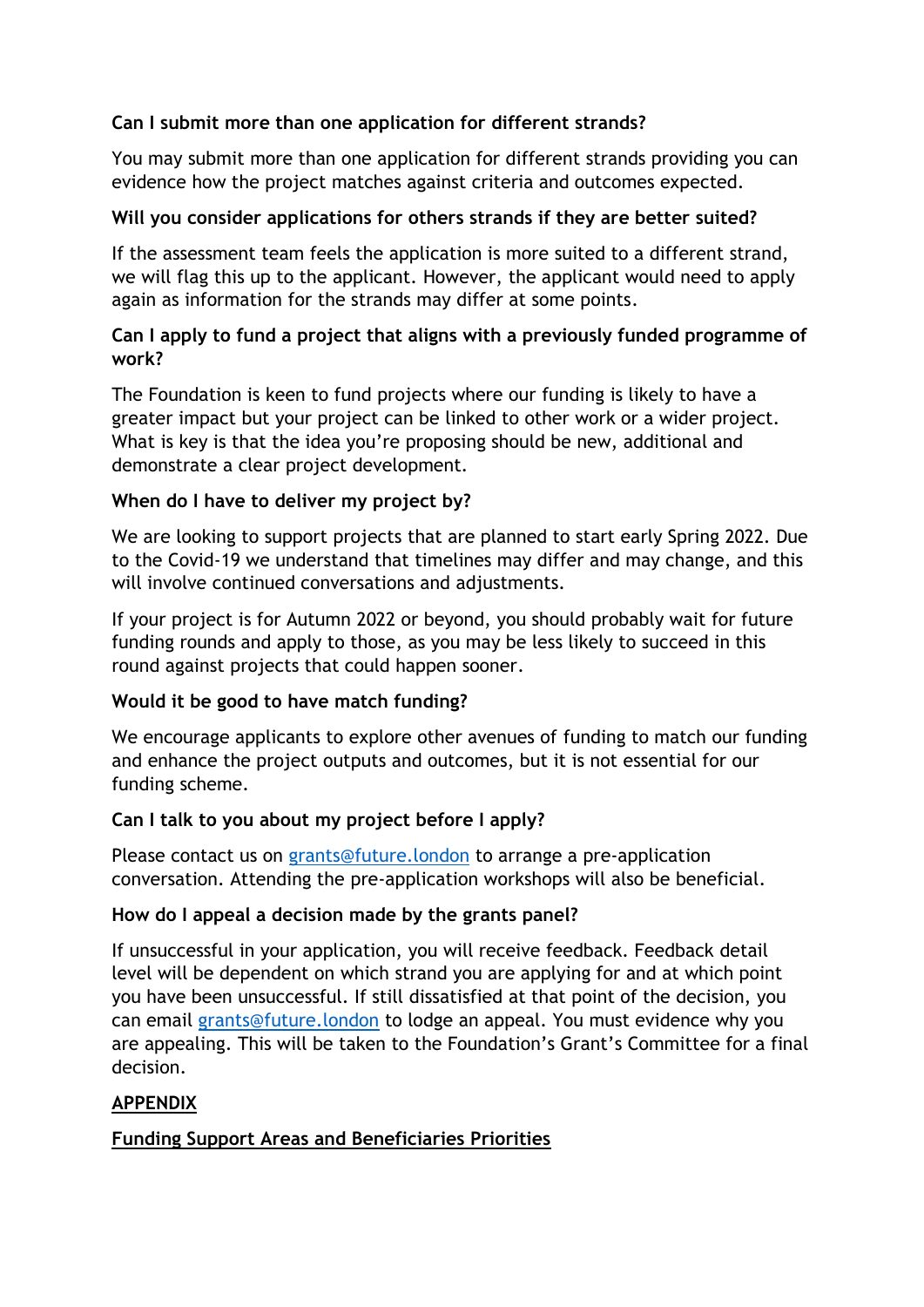Equality, diversity, and inclusion are at the forefront of the Foundation's grant giving. We actively encourage applications from all communities. We want to make sure funding opportunities reach a wide audience and serve to support locally rooted charities and community focused initiatives To get a better understanding of the support areas and beneficiaries the Foundation's funding seeks to target, see our list of groups below. We encourage applications from these support area, as research and feedback from the communities indicate the highest need. However projects with other areas/benificiaries can still apply for grant funding and will be considered the same if need is demonstrated.

| <b>Issue/Support</b>          | User Group/                   | <b>Ethnicity of</b>                       | Age group of       |
|-------------------------------|-------------------------------|-------------------------------------------|--------------------|
| area project is               | <b>Beneficiaries</b>          | <b>Beneficiaries /</b>                    | beneficiaries/     |
| tackling                      |                               | <b>User Group</b>                         | <b>User Groups</b> |
| Community                     | Young Families/Lone           | White British/Irish/                      | <b>Early Years</b> |
| Support and                   | Parents                       | Welsh/ Scottish,                          | $(0-4)$            |
| Heritage                      |                               | Northern Irish/ any                       |                    |
|                               |                               | other White                               |                    |
|                               |                               | background                                |                    |
| Research and                  | <b>Older People</b>           | Gypsies &                                 | Children (5-       |
| Innovation                    |                               | <b>Travellers</b>                         | 12)                |
| Health &                      | Children/Young                | <b>Black Caribbean</b><br>British & White | Young People       |
| Wellbeing<br>including Mental | People                        |                                           | $(13-18)$          |
| Health & Long-                |                               |                                           |                    |
| <b>Term Illness</b>           |                               |                                           |                    |
| IT/Technology                 | LGBTQI+                       | <b>Black African</b>                      | Young Adults       |
|                               |                               | British & White                           | $(19-25)$          |
| Covid-19                      | NEET (Not in                  |                                           | Adults (26-        |
| Recovery                      | Employment,                   |                                           | 65)                |
|                               | <b>Education or Training)</b> |                                           |                    |
| Creative                      | Long Term                     | Asian British &                           | Seniors $(65+)$    |
| Placemaking                   | Unemployed                    | White                                     |                    |
| <b>Arts and Culture</b>       | Substance                     | <b>Other Mixed</b>                        |                    |
|                               | Misuse/Addiction              | Ethnicities/Multiple                      |                    |
|                               |                               | Ethnic backgrounds                        |                    |
| Education,                    | Physical or Learning          | All ethnicities                           |                    |
| Learning &                    | <b>Difficulties</b>           |                                           |                    |
| <b>Training</b>               |                               |                                           |                    |
| Domestic                      | <b>Mental Health Issues</b>   | Asian & Asian                             |                    |
| Violence                      |                               | <b>British</b>                            |                    |
| Crime & Safety &              | Refugees/Asylum               | Indian                                    |                    |
| <b>ASB</b>                    | Seekers/Immigrants            |                                           |                    |
| Poverty &                     | Women                         | Pakistani                                 |                    |
| Disadvantage                  |                               |                                           |                    |